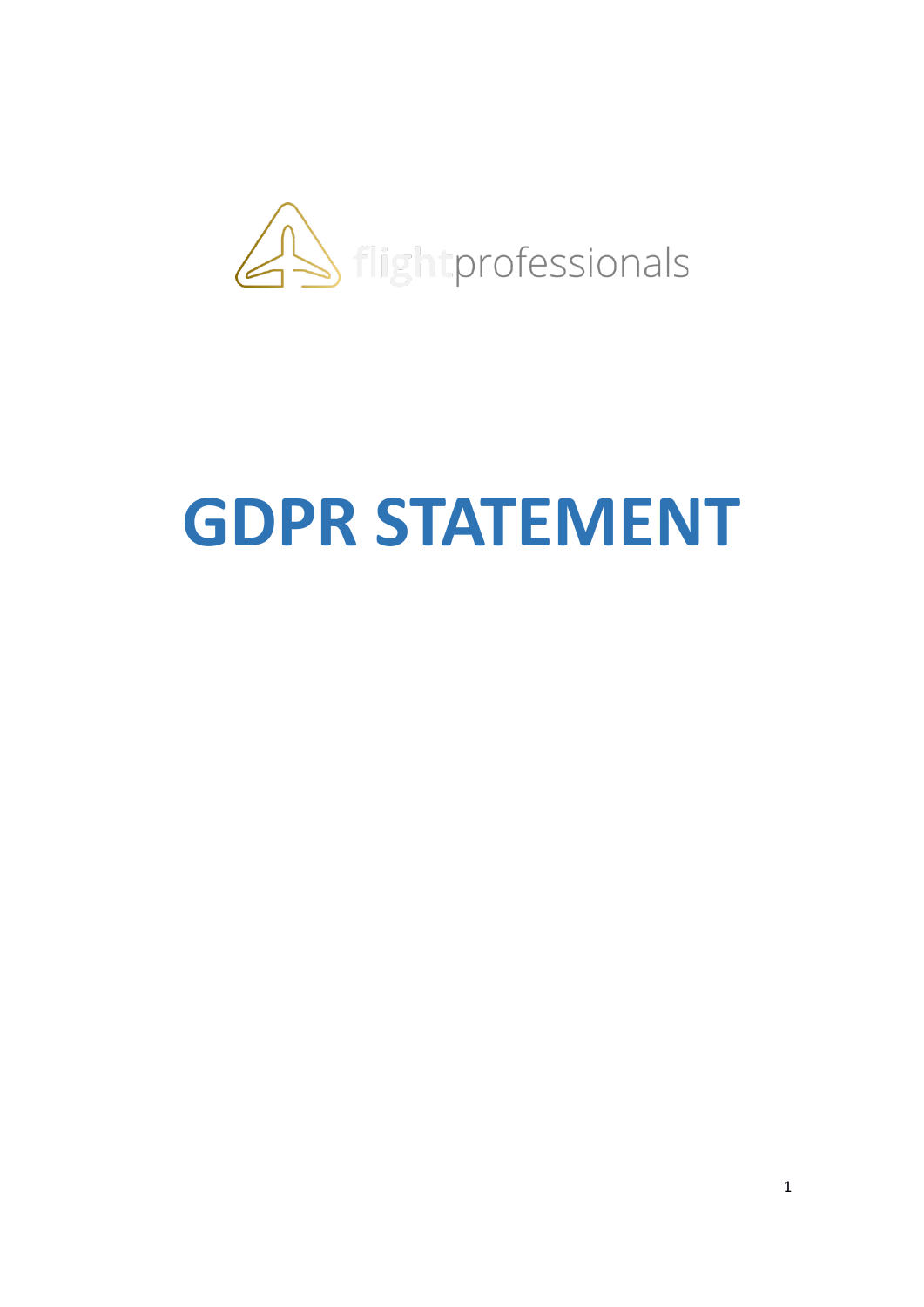## **Introduction**

The General Data Protection Regulation (GDPR) is a new legal framework set up by the European Union in April 2016 to build upon existing data protection legislation. GDPR came into effect on 25<sup>th</sup> May 2018, and has introduced a range of fresh guidelines spelling out the rights of consumers and dictating how companies can store and share information.

As a hugely significant change to the global business landscape, it is critical that Flight Professionals embraces all aspects of GDPR to maintain full compliance.

## **Our obligations for GDPR compliance**

Here at Flight Professionals, we fully appreciate and support the European Union's focus on expanding upon digital rights. As a company, we strongly believe in the need for greater business transparency and accountability concerning the collection and handling of personal data.

That is why Flight Professionals is a firm advocate of GDPR and its many implications. These include among many other aspects:

- The Right to Object to Processing
- The Right to Be Forgotten
- The Right to Data Portability
- The Right to Withdraw Consent

As part of our commitment to GDPR and the rights of our customers and clients, Flight Professionals vows to ensure our organisation considers and actions all necessary changes surrounding data processing, data storage and the disposal of personal data.

This includes a commitment to fully fulfil Breach Disclosure Requirements by notifying authorities and concerned individuals of any compromise within 72 hours. Moreover, as part of our GDPR strategy, Flight Professionals will complete impact assessments wherever possible, to identify and deliver the best service possible, as well as to extend our customers a guarantee that data is being kept secure.